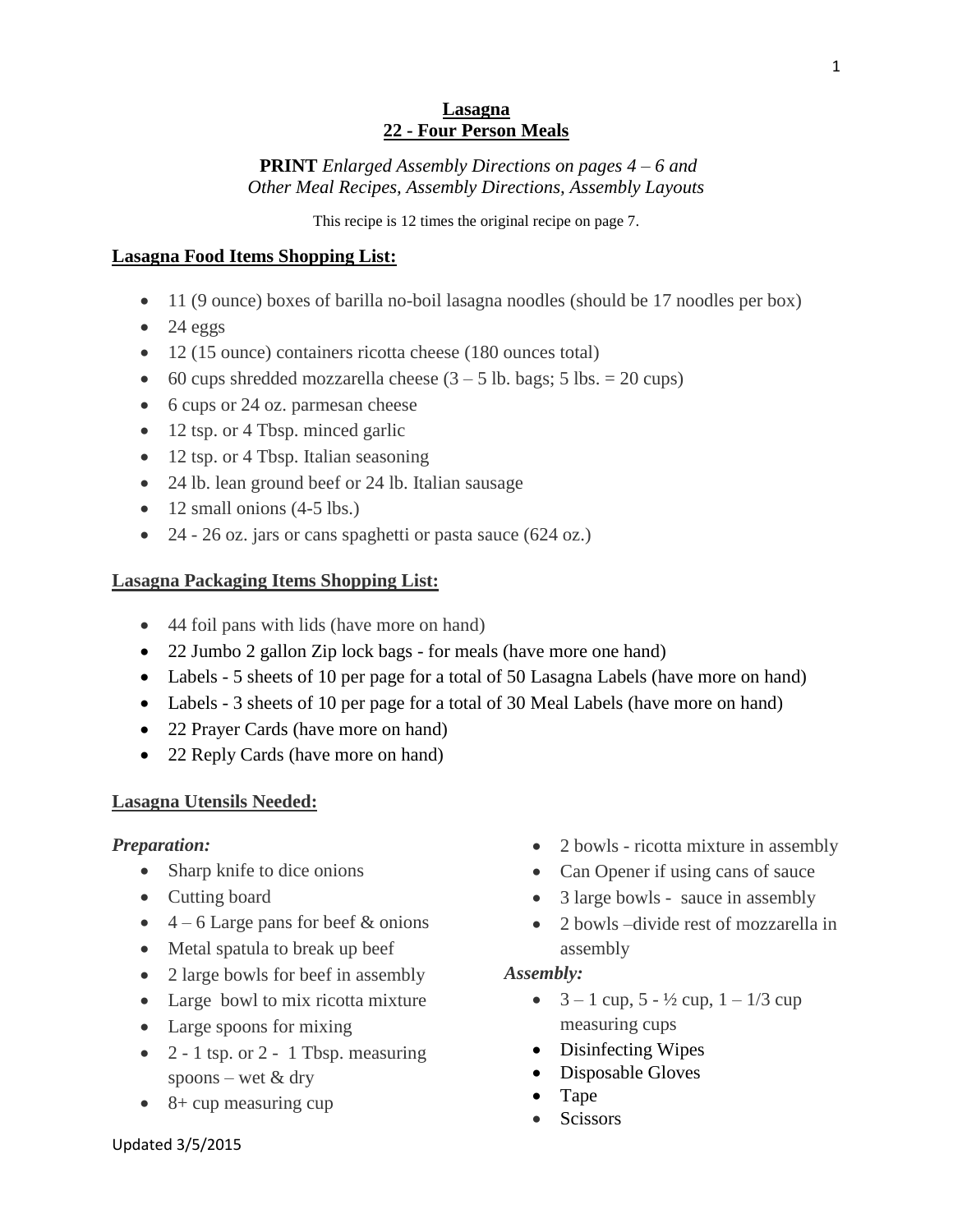### **Lasagna Kitchen Prep:**

- Meat Prep
	- 1. Dice Onions
	- 2. Brown Meat and onion together. (Tip: Cook the beef and onions on 3-4 extralarge flat cookie sheets in oven or convection oven. Stir frequently breaking up beef into smaller pieces while it browns to prevent burning. We use a convection oven set to 350 degrees.)
	- 3. Drain meat juice and fat.
	- 4. Divide into 2 bowls for assembly.
- Ricotta Mixture Prep
	- 1. Beat Eggs,
	- 2. Add Ricotta, Parmesan Cheese, Garlic, Italian Seasonings
	- 3. Stir in 24 cups of Mozzarella Cheese
	- 4. Divide into 2 bowls for assembly line
- Open jars or cans of sauce divide into 3 large bowls for assembly line
- Divide rest of mozzarella 30 cups in 2 bowls (15 cups in each) for doing assembly line
- See Separate Assembly instructions below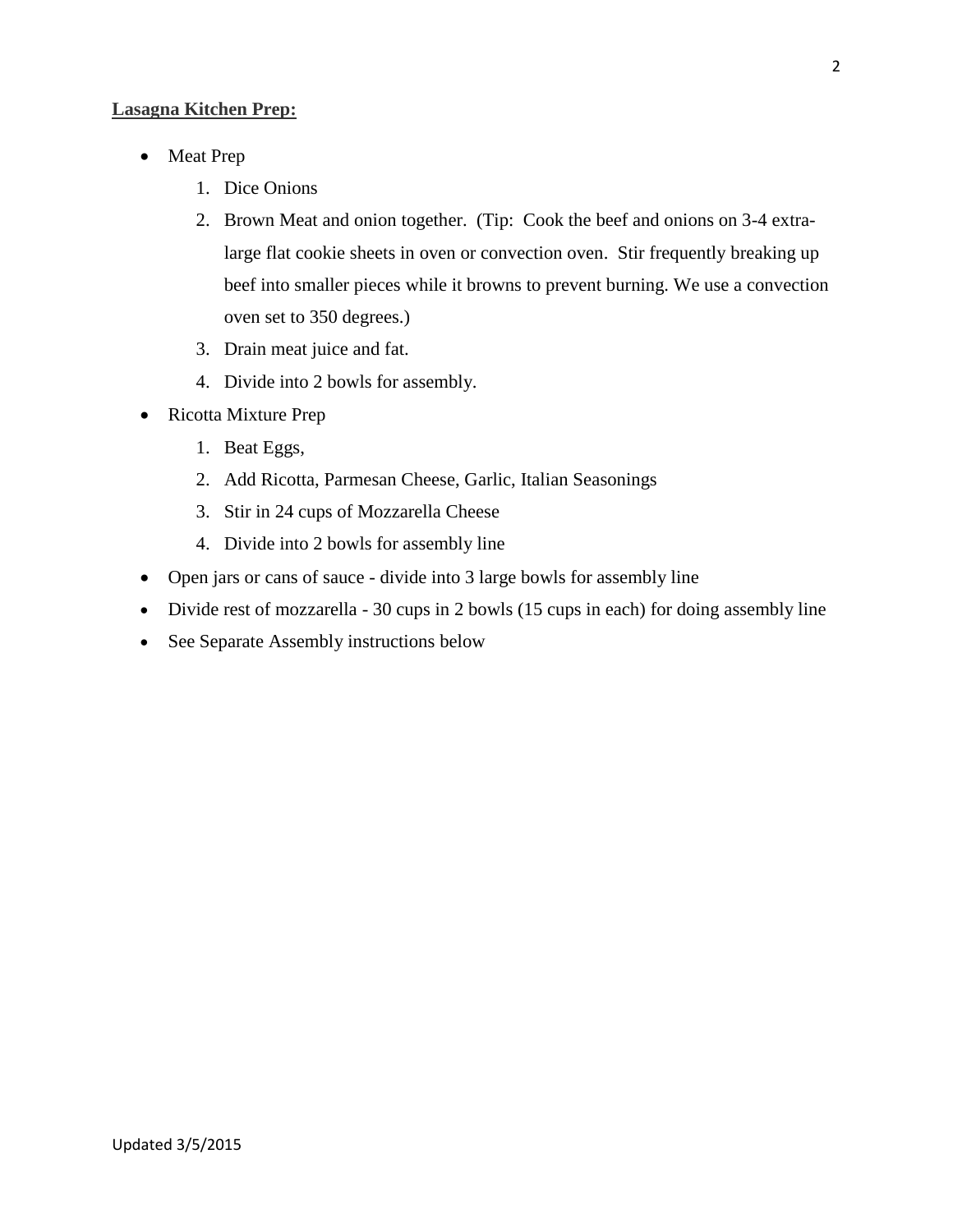#### **Lasagna Assembly Instructions:**

- See Assembly Layout Diagram.
- Layer in the following order. This works great in an assembly line. (Tip: We like to have one person complete one pan from beginning to end.)

#### **Layer one:**

- 1. Spread 3/4 cup of sauce on bottom of pan to edges to seal in and cook lasagna while baking (use 1 cup measurer ¾ full)
- 2. 2 lasagna noodles, side by side will overlap
- 3. 1/2 cup Ricotta Mixture; Spread to edges.
- 4. 1/2 cup browned beef; Spread to edges.
- 5. 1/3 cup mozzarella evenly covering top
- 6. 3/4 cup sauce (Use 1 cup measurer ¾ full) and spread to edges

#### **Layer two:**

- 1. 2 lasagna noodles, side by side will overlap
- 2. 1/2 cup Ricotta Mixture; Spread to edges
- 3. 1/2 cup browned beef; Spread to edges.
- 4. 3/4 cups sauce; Spread sauce to edges of pan (use 1 cup measurer ¾ full)
- 5. 1/2 cup mozzarella evenly covering top
- 6. Add lid making sure edges of pan are clean
- **7.** Apply Lasagna Label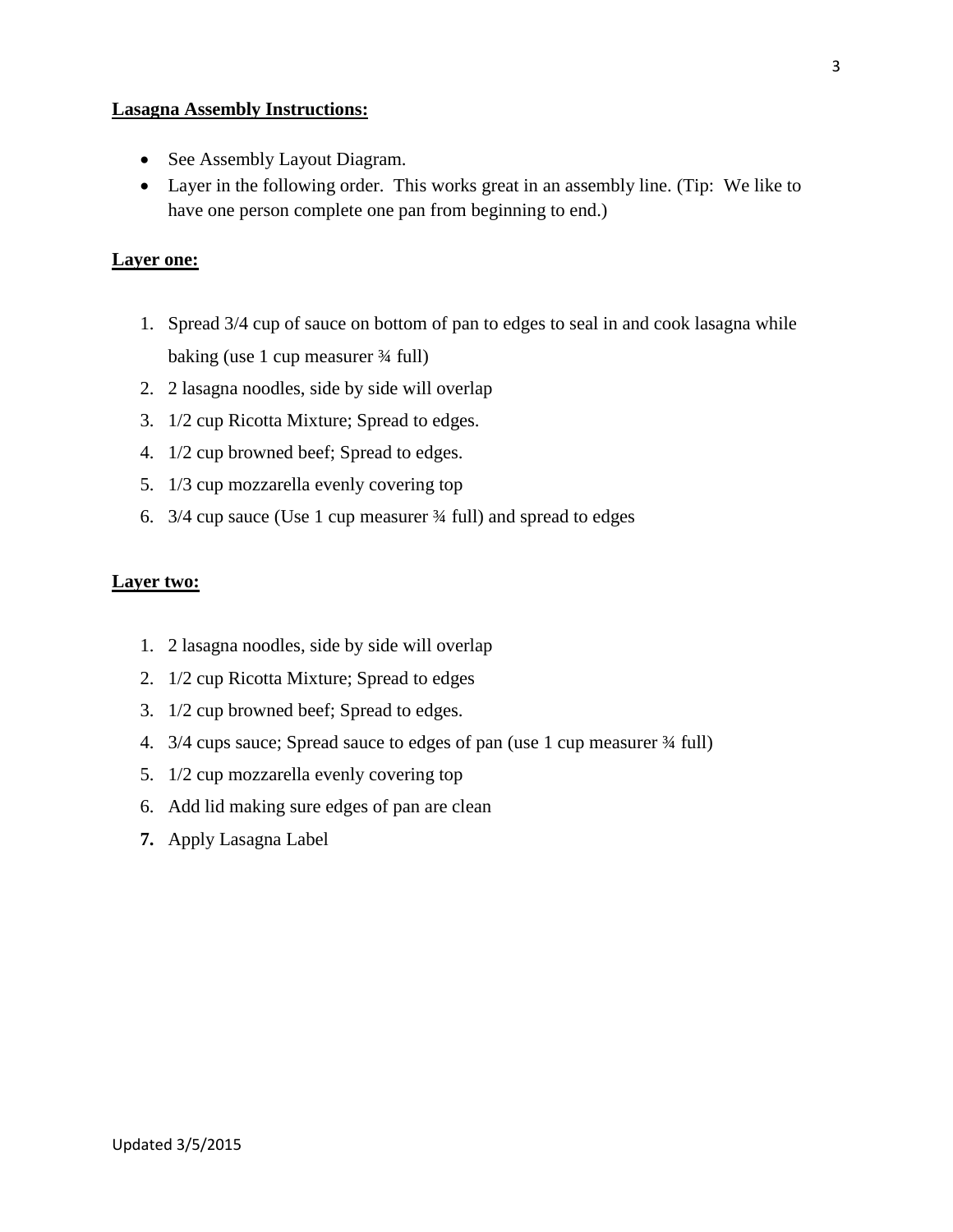# **Lasagna Assembly**

1. Spread 3/4 cup of sauce on bottom of pan to the edges

- - - - - - - - - - - - - - - - - -

2. 2 lasagna noodles; side by side will overlap

- - - - - - - - - - - - - - - - - -

3. 1/2 cup Ricotta Mixture; Spread to edges

- - - - - - - - - - - - - - - - - -

4. 1/2 cup browned beef; Spread to edges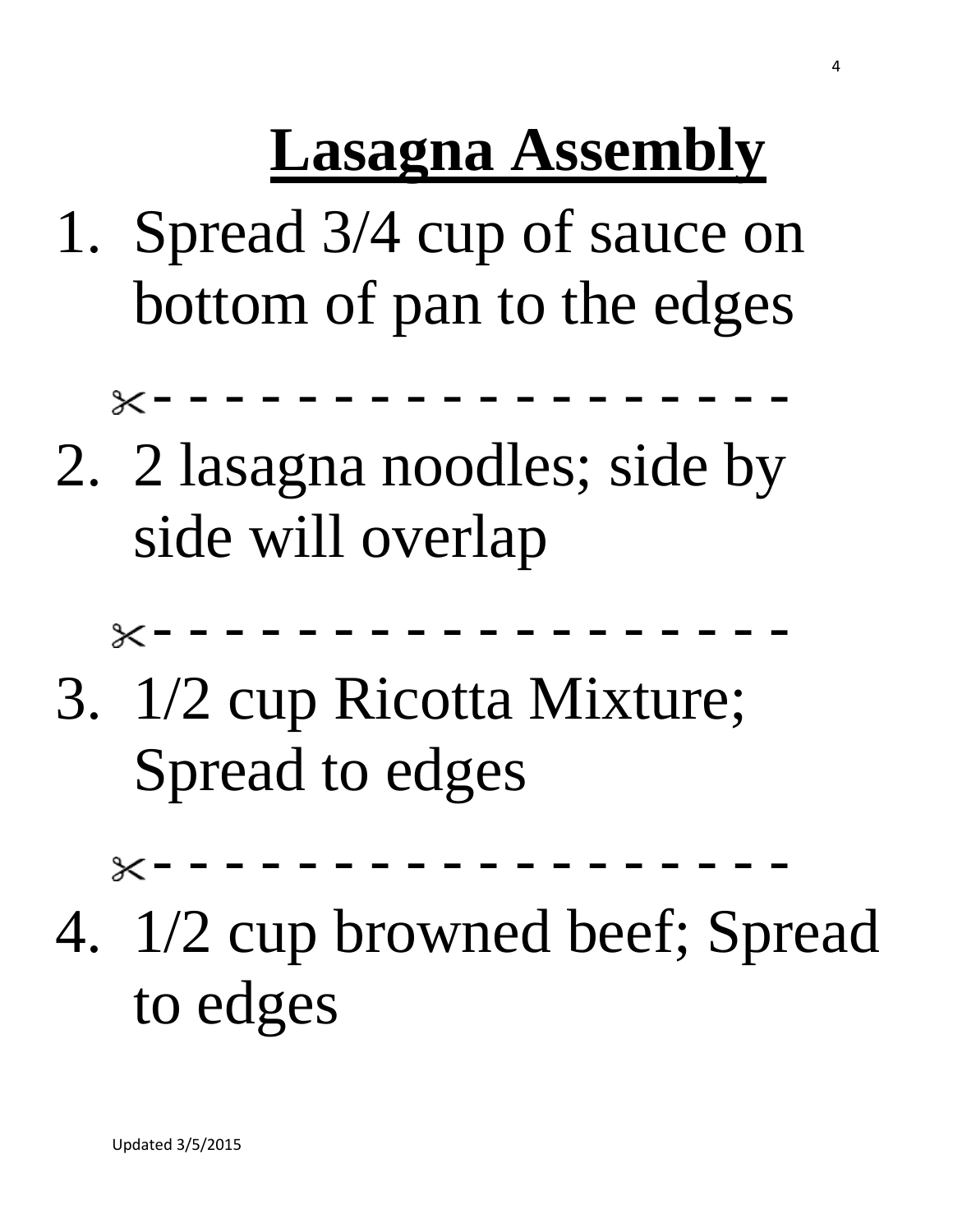5. 1/3 cup mozzarella evenly covering top

- - - - - - - - - - - - - - - - - -

6. 3/4 cup sauce and spread to edges

- - - - - - - - - - - - - - - - - -

7. 2 lasagna noodles; side by side will overlap

- - - - - - - - - - - - - - - - - -

8. 1/2 cup Ricotta Mixture; Spread to edges

- - - - - - - - - - - - - - - - - -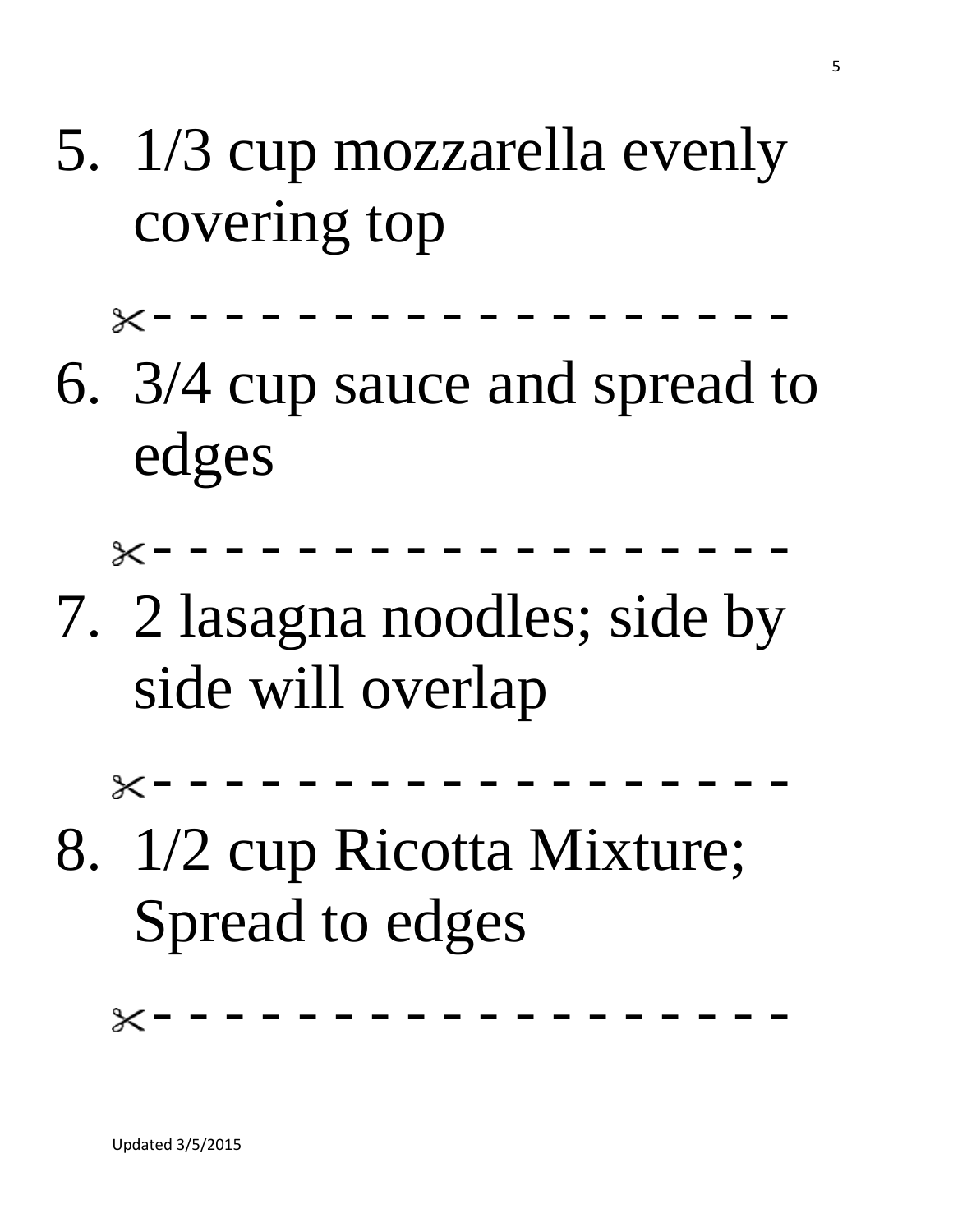9. 1/2 cup browned beef; Spread to edges

- - - - - - - - - - - - - - - - - -

10. 3/4 cups sauce; Spread to edges of pan

- - - - - - - - - - - - - - - - - -

11. 1/2 cup mozzarella evenly covering top

- - - - - - - - - - - - - - - - - -

12. Add lid making sure edges of pan are clean

- - - - - - - - - - - - - - - - - -

13. Apply Lasagna Label

Updated 3/5/2015